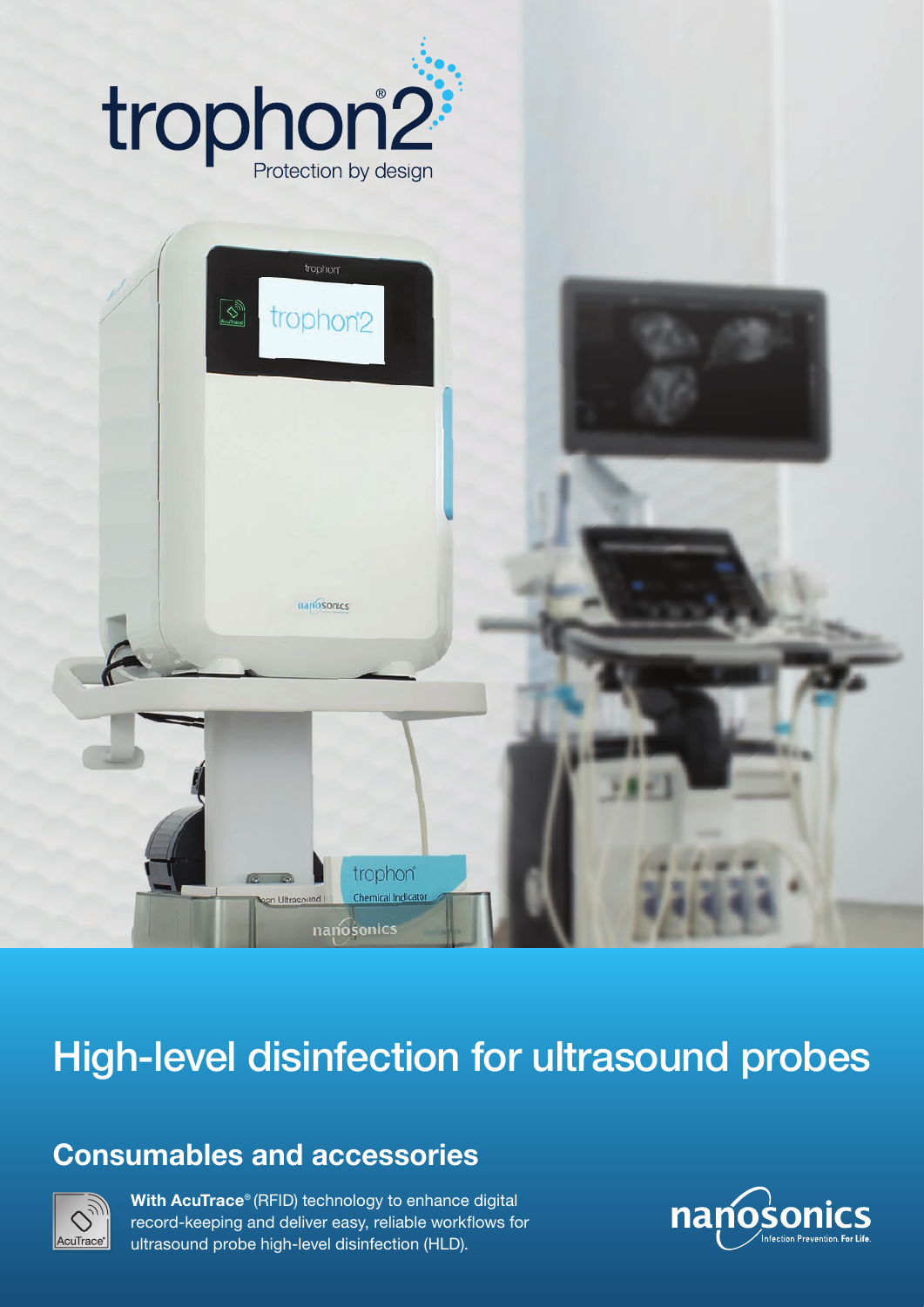

## High-level disinfection device

#### trophon2

The latest innovation in ultrasound probe HLD featuring an enhanced design, streamlined workflows, plus AcuTrace RFID technology for supporting digital record traceability.

## **Consumables**



rophor

O nosonics

#### trophon NanoNebulant®

NanoNebulant is a proprietary disinfectant liquid with 35% hydrogen peroxide chemistry to achieve effective high-level disinfection of the entire ultrasound probe including the shaft and handle. Incorporates AcuTrace technology to store batch and expiry details directly into trophon2.



The trophon Chemical Indicator responds to a combination of specified time, disinfectant dosage and disinfectant concentration. These critical parameters need to be met for the chemical indicator to change to a pass colour.

This qualitative colour change provides independent confirmation of success of each disinfection cycle. Indicator packaging incorporates AcuTrace technology to record and store batch and expiry details directly into trophon2.



 $\infty$ **AcuTrace** 



anosonics

## Traceability accessories

#### trophon AcuTrace Operator Card

Incorporates AcuTrace technology to digitally capture operator interaction details, stored directly on your trophon2.

#### trophon AcuTrace Medical Instrument Tag

Incorporates AcuTrace technology to digitally capture ultrasound probe details, stored directly on your trophon2.

#### trophon Printer

The trophon printer is a convenient traceability solution, printing high quality trophon disinfection labels each and every cycle.

#### trophon Printer Label Roll

High quality printer labels with a minimum 7-year life span, appropriate for medical records.

#### trophon Logbook

Simplifies and systematises record-keeping while providing evidence of quality HLD reprocessing at health care facilities.





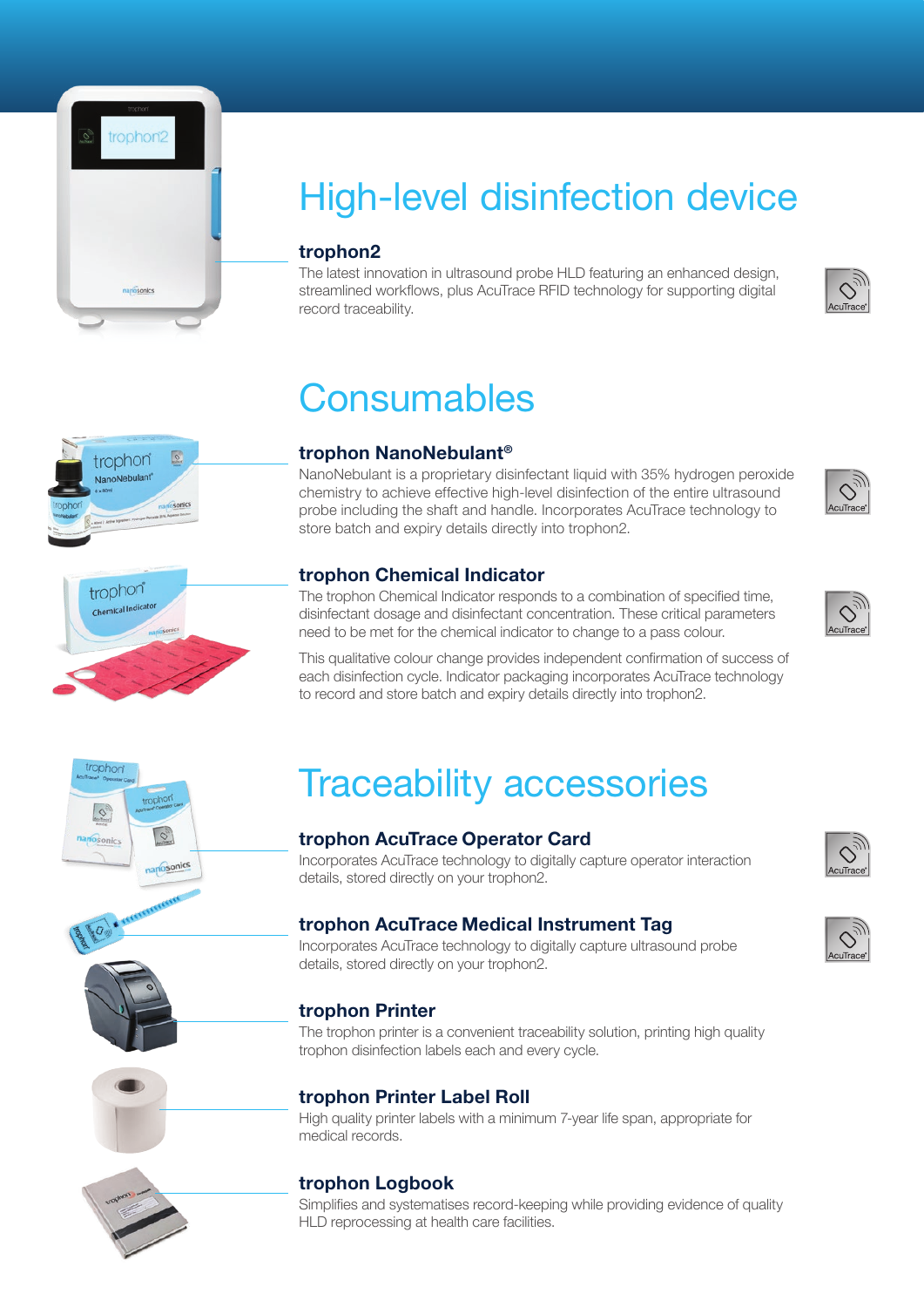

## Point-of-care set-up accessories

#### trophon Wall Mount 2

A convenient option for installing trophon2 where there are space constraints.

#### trophon Printer Wall Mount^

Custom designed for secure, horizontal mounting of the trophon Printer to a wall. Includes a cable tidy area for convenience. ^Printer not included.

#### trophon Cart

Makes trophon fully mobile for convenient point of care use and adaptability where there are space constraints.

#### trophon Printer Cart Mount 2^

Designed for securely attaching the trophon Printer to the trophon Cart, in an easily accessible, convenient location.



## Drying wipes

#### trophon Companion Drying Wipes

Used to dry probes before and after high-level disinfection. trophon Companion Drying Wipes are highly-absorbent to leave surfaces completely dry.

#### trophon Companion Wipes Wall Mount

For wall-mounting trophon Companion Drying Wipes for easier access and dispensing.



## Ultrasound probe storage cover

#### Clean Ultrasound Probe Cover

Custom designed probe covers to prevent endocavitary and surface ultrasound probes from recontamination after high level disinfection and before they are used on the next patient.